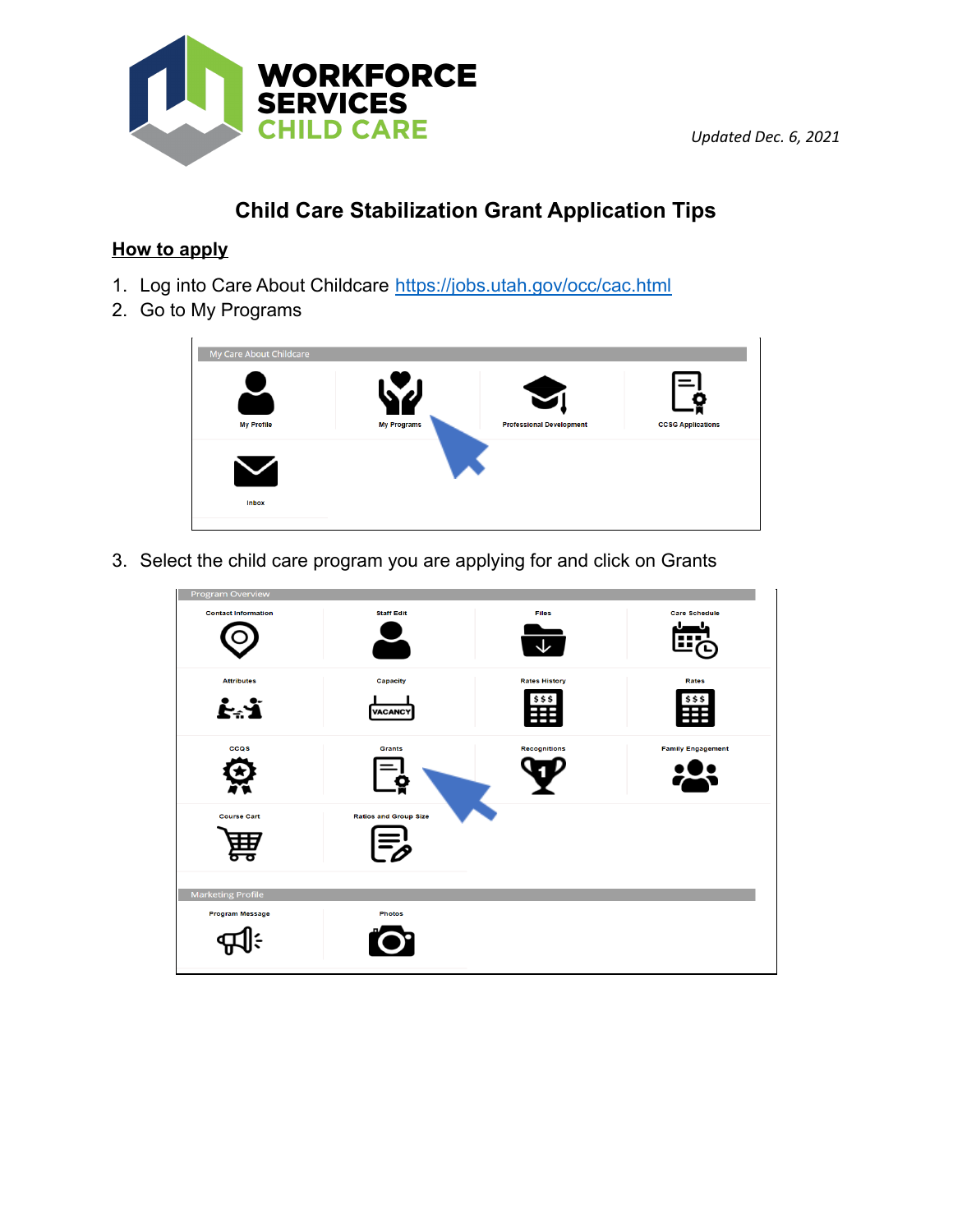4. On the GRANTS page, click on CCSG

| <b>GRANTS</b><br>Click the icons below to see current grants and incentives awarded to this program. |                            |                           |                    |
|------------------------------------------------------------------------------------------------------|----------------------------|---------------------------|--------------------|
|                                                                                                      |                            | $\mathsf{F}_{\mathbf{0}}$ |                    |
| Overview                                                                                             |                            |                           |                    |
| Family Start-Up<br>Family, Friend and Neighbor                                                       |                            | <b>Archived Grants</b>    | <b>CCQS Grants</b> |
| ccsc                                                                                                 |                            |                           |                    |
|                                                                                                      | Return to Program Overview |                           |                    |

5. Review the Eligibility Criteria and Required Documentation information and click on Begin Application.



*\*The Cancel button cancels the entire application and will not save your data.*

6. Complete all required application questions, data fields and certifications.

Upload your document files. Go to https://www.irs.gov/forms-pubs/about-form-w-9 to obtain the most current version of the Form W-9. *Document upload will only allow one document per area so if you have multiple documents, combine into one document prior to uploading*.



*\*The Cancel button cancels the entire application and will not save your data.*